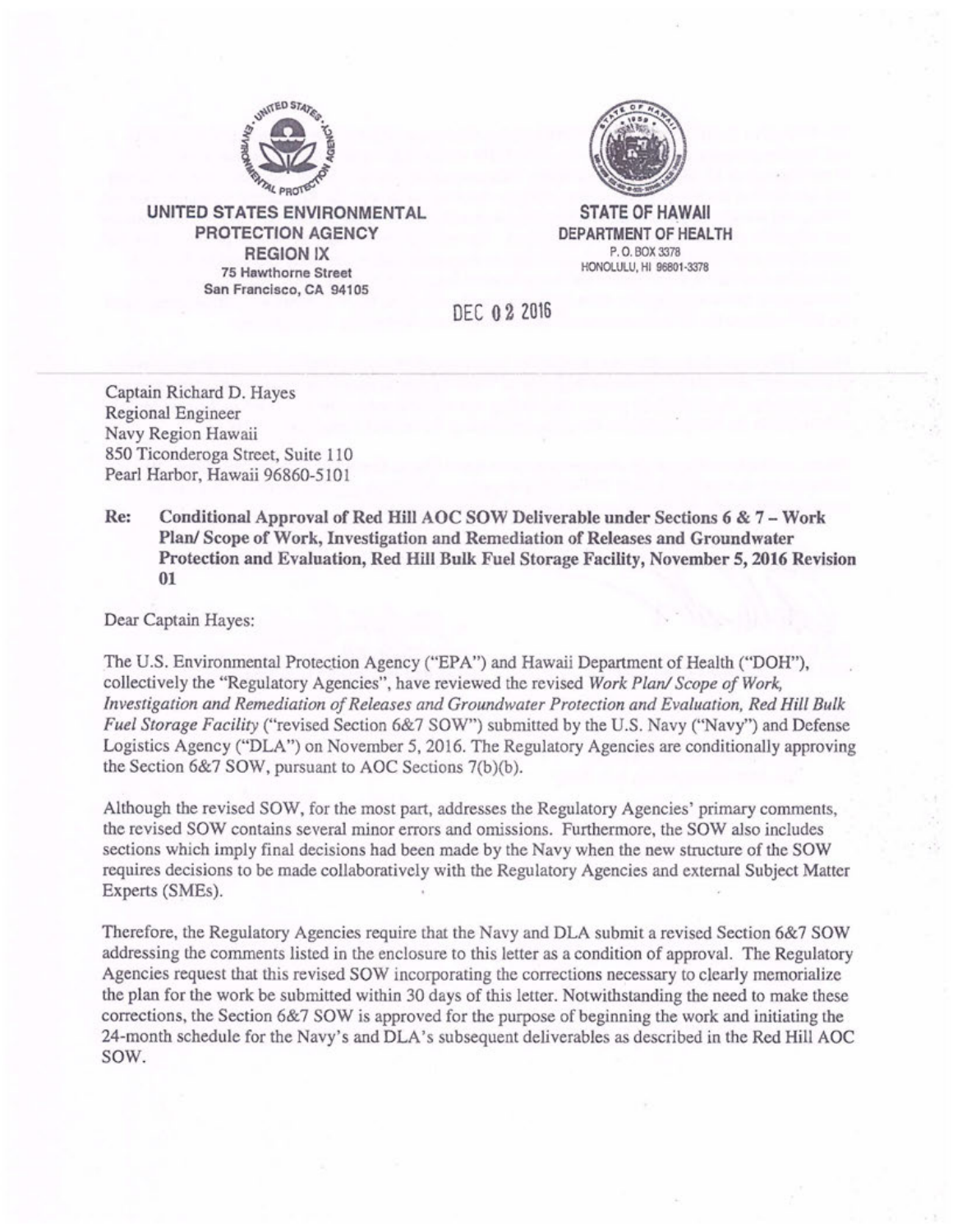The November 5, 2016 Section 6&7 SOW revision has been restructured to incorporate collaborative and iterative processes to accomplish the AOC SOW section 6&7 tasks, which addresses Comment #1 in our September 15, 2016 disapproval letter. This revised Section 6&7 SOW includes the development and submittal of derivative deliverables, multiple check in points with the Regulatory Agencies, external SMEs, and acknowledgement that information presented in the revised Section 6&7 SOW is preliminary and subject to change based on new information. The revised Section 6&7 SOW also provides flow and Gantt charts that lay out the sequence and schedule for accomplishing the work required by Sections 6&7 of the Red Hill Administrative Order on Consent Statement of Work (AOC SOW), as well as showing how the work relates to other tasks required by the AOC SOW. Collectively, these revisions to the SOW address the 11 main comments we included in our September 15, 2016 letter.

Much of the detailed comments we provided in the enclosure to our September 15, 2016 letter, as well as comments provided by the Honolulu Board of Water Supply in their June 3, 2016 letter (attached to our September 15, 2016 letter) remain outstanding and will still need to be addressed in the appropriate deliverable as the Navy completes the tasks described in the revised Section 6&7 SOW.

**We** are available to discuss our comments in more detail. Please contact us with any questions. Bob Pallarino can be reached at (415) 947-4128 or at pallarino.bob@epa.gov and Steven Chang can be reached at (808) 586-4226 or at steven.chang@doh.hawaii.gov.

Sincerely

EPA Red Hill Project Coordinator DOH Bob Pallarino

Enclosure

Steven Chang, P.E.<br>DOH Red Hill Project Coordinator

cc: Mr. Aaron Poentis, NAVFAC Mr. John Montgomery, U.S. Navy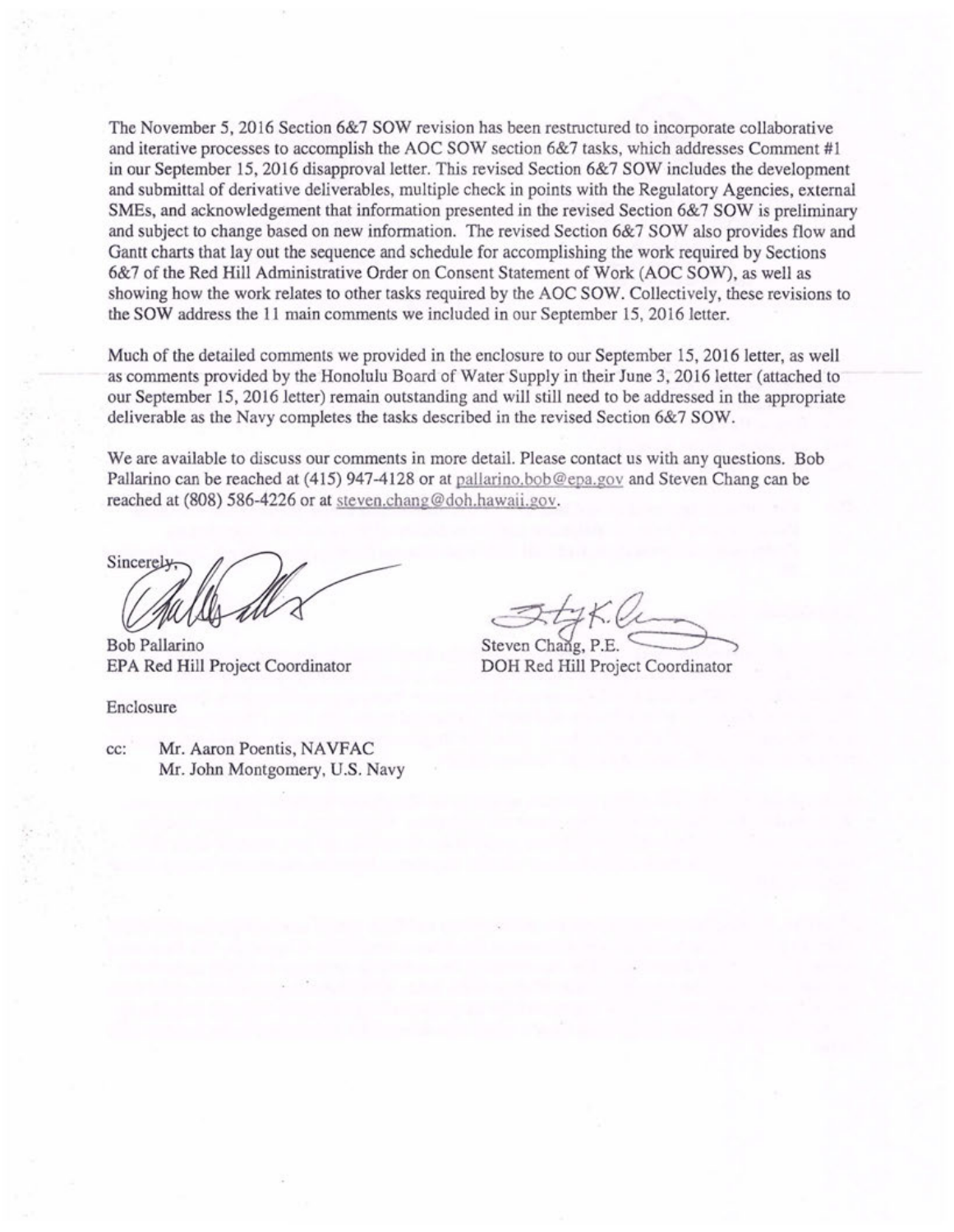# **Enclosure 1** - **Corrections Required in November 5, 2016 Sections 6** & **7 Work Plan/ Scope of Work**

### **Comment 1**

### **Section 2.1, Problem Definition, Page 2 of 58**

### **Lines 30-31**

Revise problem definition #2 to read "A better understanding of the subsurface is necessary to reduce uncertainty related to the nature and extent of contamination at Red Hill as well as the fate, transport and transformation of fuel released at the facility and its potential to threaten drinking water quality.

### Comment<sub>2</sub>

#### **Section 2.4 Procedural Approach, Page 8 of 58**

### **Lines 22- 24**

Table 1 does not include the information on discussion meetings with Regulatory Agencies and SMEs. The sentence "As noted in the Table, all derivative deliverables will include at least one discussion meeting with the AOC Parties prior to initial submittal, and at least one discussion meeting with AOC Parties and SMEs after Regulatory Agency review of the initial submittal." should be removed.

#### **Comment3**

### Section 2.7 Developing the Design for Obtaining Data, Page 13 of 58

# **Lines 25-30**

This section seems to establish a sampling frequency and schedule for the monitoring well network, stating that one wet-season and one dry-season groundwater monitoring event will be conducted to establish baseline water levels and contaminant concentrations. Following this initial round of sampling the monitoring network will collect samples on a quarterly basis.

Even though line 23 indicates that this schedule will be applied "at a minimum", this section needs to be revised to indicate that the actual sampling frequency will be addressed as part of the derivative deliverable Sampling and Analysis Plan. This is an example of the SOW indicating that a final decision had been made by the Navy without first providing an opportunity for input from the Regulatory Agencies and SMEs.

### Comment 4

#### **Section 3.2.1 Task Description (Task 2 Investigate NAPL), Page 18 of 58**

### **Lines 6** - **9**

This section should make it clear that additional input on methods for investigating NAPL will be obtained as part of the CSM (Conceptual Site Model) Development and Update Plan. As